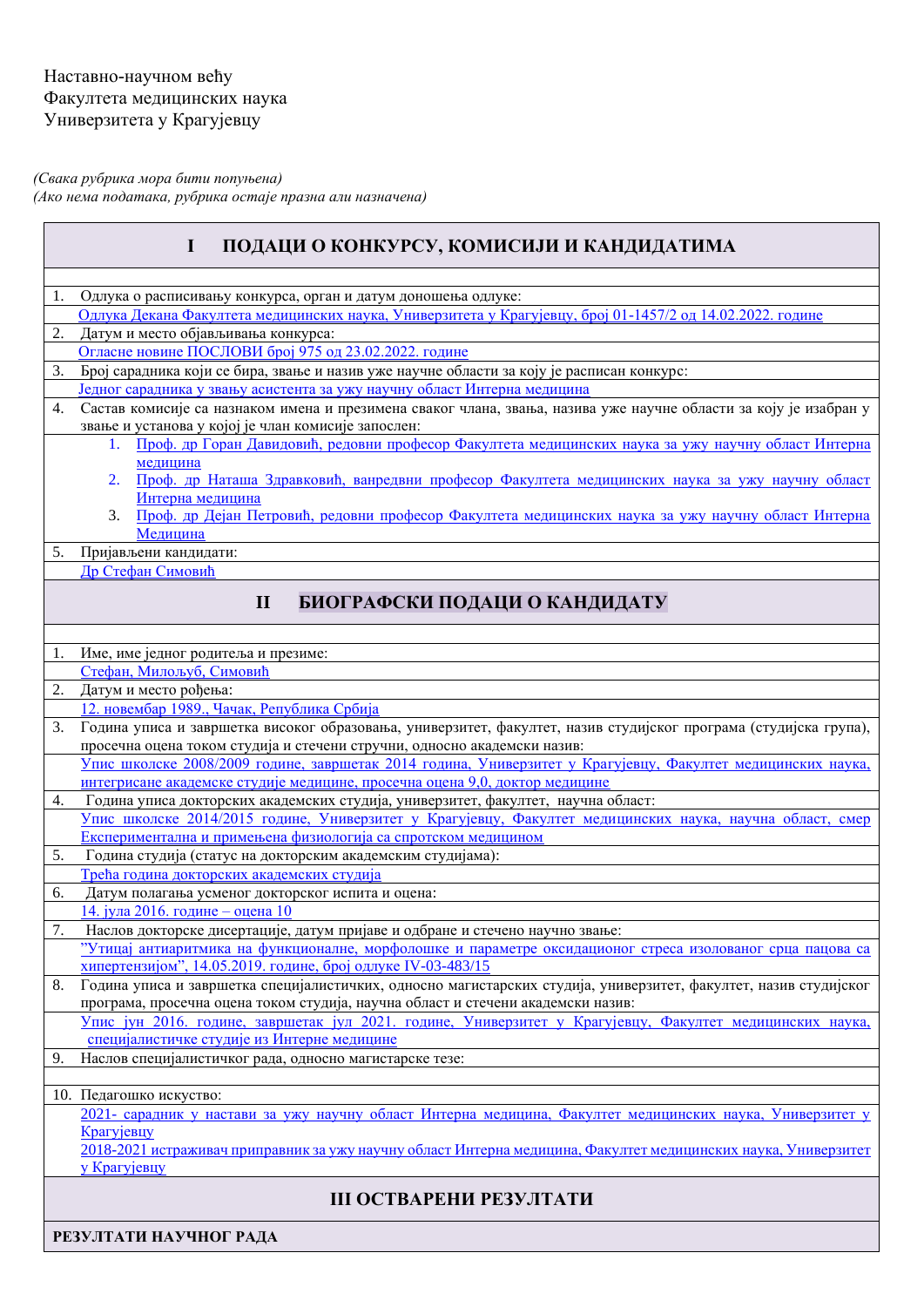1. Остварени резултати кандидата категорије 20 (аутор(и), наслов рада, часопис, година издавања, волумен (број):стране од-до):

a) укупно у ранијем периоду: **9**

1. Potpara TS, **Simovic S,** [Pavlovic N, Nedeljkovic M, Paparisto V, Music Lj, Goshev E, Loncar D, Popescu R, Manola S,](file:///C:/Users/Ivan%20Srejovic/AppData/Local/Temp/7zO4229DF4A/III%20REZULTATI%20NAUCNOG%20RADA/M20/raniji%20period/7.pdf)  [Kusljugic Z, Trendafilova E, Dan GA, Lip GYH. Stroke prevention in elderly patients with non-valvular atrial fibrillation in the](file:///C:/Users/Ivan%20Srejovic/AppData/Local/Temp/7zO4229DF4A/III%20REZULTATI%20NAUCNOG%20RADA/M20/raniji%20period/7.pdf)  [BALKAN-AF survey. Eur J Clin Invest. 2020; 50: e13200. Doi:10.1111/eci.13200](file:///C:/Users/Ivan%20Srejovic/AppData/Local/Temp/7zO4229DF4A/III%20REZULTATI%20NAUCNOG%20RADA/M20/raniji%20period/7.pdf) **M21**; IF [4.686 \(2020\)](https://ezproxy.nb.rs:2058/servisi.131.html?jid=373686)

2. Kozieł M, **Simovic S**[, Pavlovic N, Kocijancic A, Paparisto V, Music Lj, Trendafilova E, Dan AR, Kusljugic Z, Dan GA, Lip](file:///C:/Users/Ivan%20Srejovic/AppData/Local/Temp/7zO4229DF4A/III%20REZULTATI%20NAUCNOG%20RADA/M20/raniji%20period/9.pdf)  [GYH, Potpara TS. Adherence to the ABC \(Atrial fibrillation Better Care\) Pathway in the Balkan region: the BALKAN-AF](file:///C:/Users/Ivan%20Srejovic/AppData/Local/Temp/7zO4229DF4A/III%20REZULTATI%20NAUCNOG%20RADA/M20/raniji%20period/9.pdf)  [Survey. Pol Arch Intern Med. 2020;130 \(3\): 187-195. Doi:10.20452/pamw.15146](file:///C:/Users/Ivan%20Srejovic/AppData/Local/Temp/7zO4229DF4A/III%20REZULTATI%20NAUCNOG%20RADA/M20/raniji%20period/9.pdf) **M22**; IF 3.277 [\(2020\)](https://ezproxy.nb.rs:2058/servisi.131.html?jid=392188)

3. Koziel M, **Simovic S**[, Pavlovic N, Kocijancic A, Paparisto V, Music Lj, Trendafilova E, Dan AR, Kusljugic Z, Dan GA, Lip](file:///C:/Users/Ivan%20Srejovic/AppData/Local/Temp/7zO4229DF4A/III%20REZULTATI%20NAUCNOG%20RADA/M20/raniji%20period/8.pdf)  GYH, Potpara TS. Impact of multimorbidity [and polypharmacy on the management of patients with atrial fibrillation: insights](file:///C:/Users/Ivan%20Srejovic/AppData/Local/Temp/7zO4229DF4A/III%20REZULTATI%20NAUCNOG%20RADA/M20/raniji%20period/8.pdf)  [from the BALKAN-AF survey. Ann Med. 2021; 53 \(1\): 17-25.](file:///C:/Users/Ivan%20Srejovic/AppData/Local/Temp/7zO4229DF4A/III%20REZULTATI%20NAUCNOG%20RADA/M20/raniji%20period/8.pdf) **M21**; IF [4.709 \(2020\)](https://ezproxy.nb.rs:2058/servisi.131.html?jid=368240)

4[. Zornic N, Milovanovic D, Stojadinovic M, Radovanovic D, Davidovic G,](file:///C:/Users/Ivan%20Srejovic/AppData/Local/Temp/7zO4229DF4A/III%20REZULTATI%20NAUCNOG%20RADA/M20/raniji%20period/3.pdf) **Simovic S**, Bukumiric Z, Janjic V, Maric N, Jevdjic J, Rosic [V, Nesic J. Quality of life in mechanically ventilated patients with community-acquired pneumonia. Vojnosanit Pregled. 2018; 75 \(9\): 864-](file:///C:/Users/Ivan%20Srejovic/AppData/Local/Temp/7zO4229DF4A/III%20REZULTATI%20NAUCNOG%20RADA/M20/raniji%20period/3.pdf) [874.](file:///C:/Users/Ivan%20Srejovic/AppData/Local/Temp/7zO4229DF4A/III%20REZULTATI%20NAUCNOG%20RADA/M20/raniji%20period/3.pdf) **M23**; I[F 0.405 \(2017\)](https://ezproxy.nb.rs:2058/servisi.131.html?jid=377773)

5. Andric V, **Simovic S**[, Catovic S, Davidovic G. Carney syndrome: to be or not to be. Acta Endocrinologica \(Buc\), 2017; 13 \(3\): 376-377.](file:///C:/Users/Ivan%20Srejovic/AppData/Local/Temp/7zO4229DF4A/III%20REZULTATI%20NAUCNOG%20RADA/M20/raniji%20period/1.pdf) **M23**; I[F 0.411 \(2017\)](https://ezproxy.nb.rs:2058/servisi.131.html?jid=386184)

6. Vranic A, **Simovic S**[, Ristic P, Nikolic T, Stojic I, Srejovic I, Zivkovic V, Jakovljevic V, Djuric D. The acute effects of different](file:///C:/Users/Ivan%20Srejovic/AppData/Local/Temp/7zO4229DF4A/III%20REZULTATI%20NAUCNOG%20RADA/M20/raniji%20period/2.pdf)  [spironolactone doses on cardiac function in streptozocin-induced diabetic rats. Can J Physiol Pharmacol, 2017; 95 \(11\): 1343-1350.](file:///C:/Users/Ivan%20Srejovic/AppData/Local/Temp/7zO4229DF4A/III%20REZULTATI%20NAUCNOG%20RADA/M20/raniji%20period/2.pdf) **M22**; I[F 2.210 \(2016\)](https://ezproxy.nb.rs:2058/servisi.131.html?jid=372927)

7. **Simovic S**[, Petrovic Nj, Ignjatovic V, Smiljanic Z. From Insulation Breaks to Complete Lead Fracture: A Case Report. J Cardiovasc](file:///C:/Users/Ivan%20Srejovic/AppData/Local/Temp/7zO4229DF4A/III%20REZULTATI%20NAUCNOG%20RADA/M20/raniji%20period/4.pdf)  [Electrophysiol. 2016; 27 \(10\): 1238-1239.](file:///C:/Users/Ivan%20Srejovic/AppData/Local/Temp/7zO4229DF4A/III%20REZULTATI%20NAUCNOG%20RADA/M20/raniji%20period/4.pdf) **M22**; I[F 3.068 \(2016\)](https://ezproxy.nb.rs:2058/servisi.131.html?jid=364512)

8. Davidovic G, **Simovic S**[, Mitrovic S, Iric-Cupic V, Miloradovic V. Fulminant myocarditis as a primary manifestation of H1N1 infection.](file:///C:/Users/Ivan%20Srejovic/AppData/Local/Temp/7zO4229DF4A/III%20REZULTATI%20NAUCNOG%20RADA/M20/raniji%20period/5.pdf)  [A first reported case from Serbia. Hell J of Cardiol; 2016; 57 \(3\): 181-](file:///C:/Users/Ivan%20Srejovic/AppData/Local/Temp/7zO4229DF4A/III%20REZULTATI%20NAUCNOG%20RADA/M20/raniji%20period/5.pdf) 184. **M23**; IF [1.343 \(2016\)](https://ezproxy.nb.rs:2058/servisi.131.html?jid=390830)

9. Ignjatovic V, Pavlovic S, Miloradovic V, Andjelkovic N, Davidovic G, Djurdjevic P, Stolic R, Iric-Cupic V, Simic I, Ignjatovic VD, Petrovic Nj, Smiljanic Z, Zdravkovic V, **Simovic S**[, Jovanovic D, Nesic J. Influence of Different β-Blockers on](file:///C:/Users/Ivan%20Srejovic/AppData/Local/Temp/7zO4229DF4A/III%20REZULTATI%20NAUCNOG%20RADA/M20/raniji%20period/6.pdf)  [Platelet Aggregation in Patients with Coronary Artery Disease on Dual Antiplatelet Therapy. J Cardiovasc Pharmacol Ther.](file:///C:/Users/Ivan%20Srejovic/AppData/Local/Temp/7zO4229DF4A/III%20REZULTATI%20NAUCNOG%20RADA/M20/raniji%20period/6.pdf)  [2016;21\(1\):44-52.](file:///C:/Users/Ivan%20Srejovic/AppData/Local/Temp/7zO4229DF4A/III%20REZULTATI%20NAUCNOG%20RADA/M20/raniji%20period/6.pdf) **M22**; [IF 3.0 \(2016\)](https://ezproxy.nb.rs:2058/servisi.131.html?jid=384981)

б) од избора у претходно звање или од последњег избора у звање: **10**

1. **Simovic S**[, Providencia R, Barra S, Kircanski B, Guerra J, Conte G, Duncker D, Marijon E, Anic A, Boveda S. The use of](file:///C:/Users/Ivan%20Srejovic/AppData/Local/Temp/7zO4229DF4A/III%20REZULTATI%20NAUCNOG%20RADA/M20/od%20izbora%20u%20prethodno%20zvanje%20ili%20od%20poslednjeg%20izbora%20u%20zvanje/1.pdf)  [remote monitoring of cardiac implantable devices during the COVID-19 pandemic: an EHRA physician survey. Europace. 2021.](file:///C:/Users/Ivan%20Srejovic/AppData/Local/Temp/7zO4229DF4A/III%20REZULTATI%20NAUCNOG%20RADA/M20/od%20izbora%20u%20prethodno%20zvanje%20ili%20od%20poslednjeg%20izbora%20u%20zvanje/1.pdf)  [doi: 10.1093/europace/euab215.](file:///C:/Users/Ivan%20Srejovic/AppData/Local/Temp/7zO4229DF4A/III%20REZULTATI%20NAUCNOG%20RADA/M20/od%20izbora%20u%20prethodno%20zvanje%20ili%20od%20poslednjeg%20izbora%20u%20zvanje/1.pdf) **M21**; IF [5.214 \(2020\)](https://ezproxy.nb.rs:2058/servisi.131.html?jid=362499)

2. [Jovanovic Lj, Rajkovic M, Subota V, Subotic B, Dzudovic B, Matijasevic J, Benic M, Salinger S,](file:///C:/Users/Ivan%20Srejovic/AppData/Local/Temp/7zO4229DF4A/III%20REZULTATI%20NAUCNOG%20RADA/M20/od%20izbora%20u%20prethodno%20zvanje%20ili%20od%20poslednjeg%20izbora%20u%20zvanje/2.pdf) **Simovic S**, Miloradovic V, [Preradovic-Kovacevic T, Kos Lj, Neskovic A, Kafedzic S, Markovic-Nikolic](file:///C:/Users/Ivan%20Srejovic/AppData/Local/Temp/7zO4229DF4A/III%20REZULTATI%20NAUCNOG%20RADA/M20/od%20izbora%20u%20prethodno%20zvanje%20ili%20od%20poslednjeg%20izbora%20u%20zvanje/2.pdf) N, Bozovic V, Bulatovic N, Obradovic S. Predicitve value of admission glycemia in diabetic with [pulmonary embolism compared to non-diabetic patients. Acta Diabetol.](file:///C:/Users/Ivan%20Srejovic/AppData/Local/Temp/7zO4229DF4A/III%20REZULTATI%20NAUCNOG%20RADA/M20/od%20izbora%20u%20prethodno%20zvanje%20ili%20od%20poslednjeg%20izbora%20u%20zvanje/2.pdf)  [2022. Doi: 10.1007/s00592-](file:///C:/Users/Ivan%20Srejovic/AppData/Local/Temp/7zO4229DF4A/III%20REZULTATI%20NAUCNOG%20RADA/M20/od%20izbora%20u%20prethodno%20zvanje%20ili%20od%20poslednjeg%20izbora%20u%20zvanje/2.pdf) 021-01843-2. **M22**; IF [4.28 \(2020\)](https://ezproxy.nb.rs:2058/servisi.131.html?jid=366290)

3. [Grbovic V, Markovic N, Bogojevic P, Nikolic J, Milosevic J,](file:///C:/Users/Ivan%20Srejovic/AppData/Local/Temp/7zO4229DF4A/III%20REZULTATI%20NAUCNOG%20RADA/M20/od%20izbora%20u%20prethodno%20zvanje%20ili%20od%20poslednjeg%20izbora%20u%20zvanje/2.pdf) **Simovic S**, Cekerevac I, Jurisic-Skevin A, Zdravkovic N, [Mijailovic S, Zdravkovic-Petrovic N. The Effects of Respiratory Exercises on Parital](file:///C:/Users/Ivan%20Srejovic/AppData/Local/Temp/7zO4229DF4A/III%20REZULTATI%20NAUCNOG%20RADA/M20/od%20izbora%20u%20prethodno%20zvanje%20ili%20od%20poslednjeg%20izbora%20u%20zvanje/2.pdf) Pressures of Gases and Anxiety in the [Acute Phase of COVID-19 Infection. Physiother Theory Pract. 2021. doi:10.1080/09593985.2021.1996497.](file:///C:/Users/Ivan%20Srejovic/AppData/Local/Temp/7zO4229DF4A/III%20REZULTATI%20NAUCNOG%20RADA/M20/od%20izbora%20u%20prethodno%20zvanje%20ili%20od%20poslednjeg%20izbora%20u%20zvanje/2.pdf) **M22**; IF [2.279](https://ezproxy.nb.rs:2058/servisi.131.html?jid=366076)  [\(2020\)](https://ezproxy.nb.rs:2058/servisi.131.html?jid=366076)

4. [Vasiljevic Z, Scarpone M, Bergami M, Yoon J, Schaar M, Krljanac G, Asanin M, Davidovic G,](file:///C:/Users/Ivan%20Srejovic/AppData/Local/Temp/7zO4229DF4A/III%20REZULTATI%20NAUCNOG%20RADA/M20/od%20izbora%20u%20prethodno%20zvanje%20ili%20od%20poslednjeg%20izbora%20u%20zvanje/3.pdf) **Simovic S**, Manfrini O, [Mickovski-Katalina, Badimon L, Cenko E, Bugiardini R. Smoking and Sex Differences in First Manifestation of Cardiovascular](file:///C:/Users/Ivan%20Srejovic/AppData/Local/Temp/7zO4229DF4A/III%20REZULTATI%20NAUCNOG%20RADA/M20/od%20izbora%20u%20prethodno%20zvanje%20ili%20od%20poslednjeg%20izbora%20u%20zvanje/3.pdf)  [Disease. Atherosclerosis. 2021. doi: 10.1016/j.atherosclerosis.2021.06.909.](file:///C:/Users/Ivan%20Srejovic/AppData/Local/Temp/7zO4229DF4A/III%20REZULTATI%20NAUCNOG%20RADA/M20/od%20izbora%20u%20prethodno%20zvanje%20ili%20od%20poslednjeg%20izbora%20u%20zvanje/3.pdf) **M22**; IF [5.162 \(2020\)](https://ezproxy.nb.rs:2058/servisi.131.html?jid=374707)

5. Nikolic M, **Simovic S**, Novkovic Lj, Jokovic [V, Djokovic D, Muric N, Bazic-Sretenovic D, Jovanovic J, Pantic K, Cekerevac](file:///C:/Users/Ivan%20Srejovic/AppData/Local/Temp/7zO4229DF4A/III%20REZULTATI%20NAUCNOG%20RADA/M20/od%20izbora%20u%20prethodno%20zvanje%20ili%20od%20poslednjeg%20izbora%20u%20zvanje/4.pdf)  [I. Obesity ad Sleep Apnea as a significant comorbidities in COVID-19 –](file:///C:/Users/Ivan%20Srejovic/AppData/Local/Temp/7zO4229DF4A/III%20REZULTATI%20NAUCNOG%20RADA/M20/od%20izbora%20u%20prethodno%20zvanje%20ili%20od%20poslednjeg%20izbora%20u%20zvanje/4.pdf) A Case Report. Obes Clin Pract. 2021; 15 (3): 281-284. **M23**; IF [2.288 \(2020\)](https://ezproxy.nb.rs:2058/servisi.131.html?jid=389315)

6. Djokovic D, Nikolic M, Muric N, Nedeljkovic I, **Simovic S**[, Novkovic Lj, Cupurdija V, Savovic Z, Vuckovic J, Susa R,](file:///C:/Users/Ivan%20Srejovic/AppData/Local/Temp/7zO4229DF4A/III%20REZULTATI%20NAUCNOG%20RADA/M20/od%20izbora%20u%20prethodno%20zvanje%20ili%20od%20poslednjeg%20izbora%20u%20zvanje/5.pdf)  Cekerevac [I. The cardiopulmonary exercise test in detection of unexplained post-COVID-19 dyspnea: A case report. Int Heart](file:///C:/Users/Ivan%20Srejovic/AppData/Local/Temp/7zO4229DF4A/III%20REZULTATI%20NAUCNOG%20RADA/M20/od%20izbora%20u%20prethodno%20zvanje%20ili%20od%20poslednjeg%20izbora%20u%20zvanje/5.pdf)  [J. 2021. doi: 10.1536/ihj.21-069.](file:///C:/Users/Ivan%20Srejovic/AppData/Local/Temp/7zO4229DF4A/III%20REZULTATI%20NAUCNOG%20RADA/M20/od%20izbora%20u%20prethodno%20zvanje%20ili%20od%20poslednjeg%20izbora%20u%20zvanje/5.pdf) **M23**; I[F 1.862 \(2020\)](https://ezproxy.nb.rs:2058/servisi.131.html?jid=361713)

7. [Cekerevac I, Nikolic-Turnic T, Draginic N, Andjic M, Zivkovic V,](file:///C:/Users/Ivan%20Srejovic/AppData/Local/Temp/7zO4229DF4A/III%20REZULTATI%20NAUCNOG%20RADA/M20/od%20izbora%20u%20prethodno%20zvanje%20ili%20od%20poslednjeg%20izbora%20u%20zvanje/6.pdf) **Simovic S**, Susa R, Novkovic Lj, Mijailovic Z, [Andjelkovic M, Vukicevic V, Vulovic T, Jakovljevic V. Predicting severity and intra-hospital mortality in COVID-19: The place](file:///C:/Users/Ivan%20Srejovic/AppData/Local/Temp/7zO4229DF4A/III%20REZULTATI%20NAUCNOG%20RADA/M20/od%20izbora%20u%20prethodno%20zvanje%20ili%20od%20poslednjeg%20izbora%20u%20zvanje/6.pdf)  [and role of oxidative stress. Oxid Med Cell Longev. 2021. doi: 10.1155/2021/6615787.](file:///C:/Users/Ivan%20Srejovic/AppData/Local/Temp/7zO4229DF4A/III%20REZULTATI%20NAUCNOG%20RADA/M20/od%20izbora%20u%20prethodno%20zvanje%20ili%20od%20poslednjeg%20izbora%20u%20zvanje/6.pdf) **M21**; IF [6.543 \(2020\)](https://ezproxy.nb.rs:2058/servisi.131.html?jid=391041)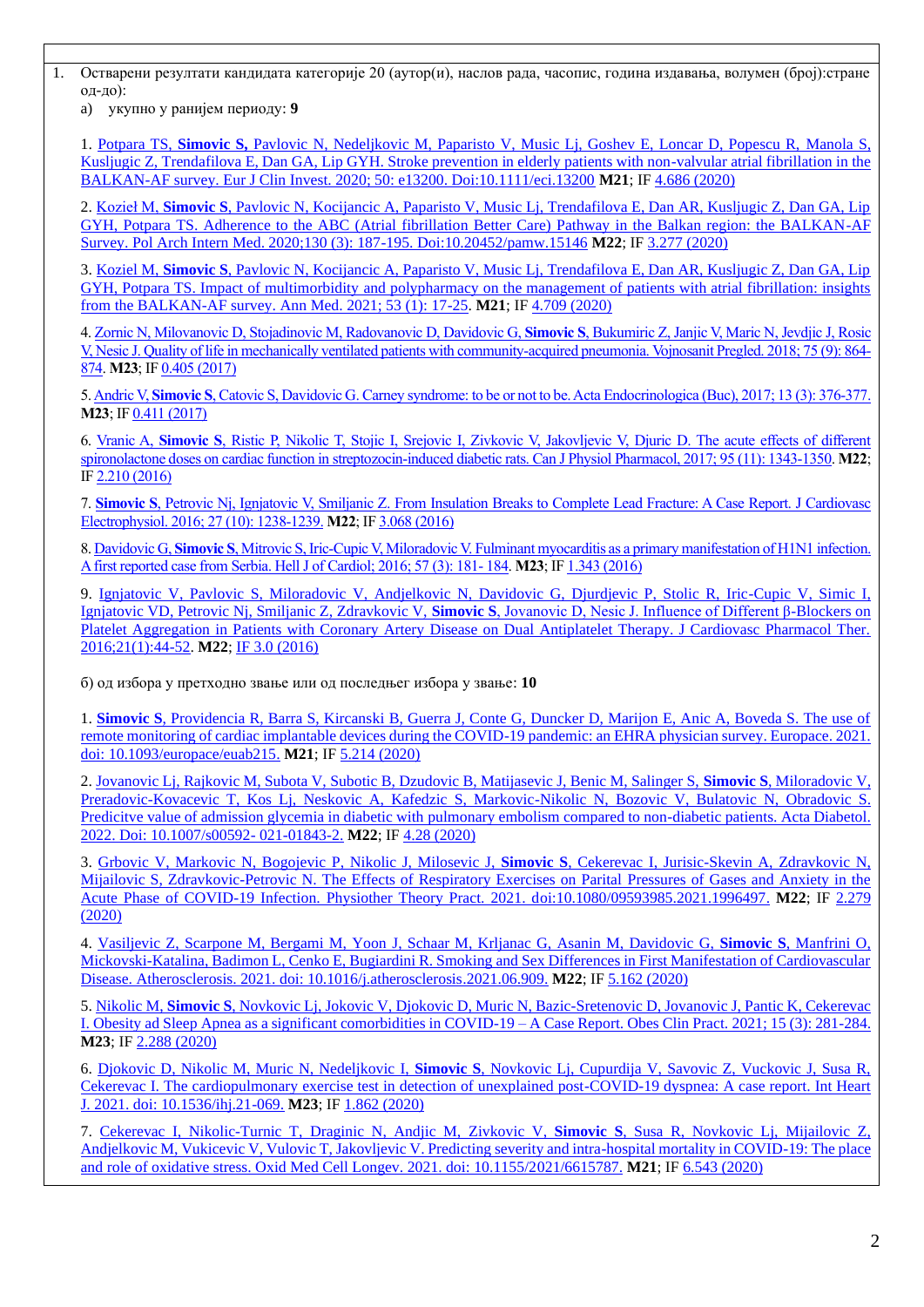8. [Susa R, Cupurdija V, Novkovic Lj, Ratinac M, Jankovic S, Djokovic D, Jovanovic J, Pantic K,](file:///C:/Users/Ivan%20Srejovic/AppData/Local/Temp/7zO4229DF4A/III%20REZULTATI%20NAUCNOG%20RADA/M20/od%20izbora%20u%20prethodno%20zvanje%20ili%20od%20poslednjeg%20izbora%20u%20zvanje/7.pdf) **Simovic S**, Bazic-Sretenovic [D, Cekerevac I. Does the Severity of Obstructive Sleep Apnea Have an Independent Impact on Systemic Inflammation?](file:///C:/Users/Ivan%20Srejovic/AppData/Local/Temp/7zO4229DF4A/III%20REZULTATI%20NAUCNOG%20RADA/M20/od%20izbora%20u%20prethodno%20zvanje%20ili%20od%20poslednjeg%20izbora%20u%20zvanje/7.pdf)  [Medicina. 2021; 57: 292. doi: 10.3390/medicina57030292.](file:///C:/Users/Ivan%20Srejovic/AppData/Local/Temp/7zO4229DF4A/III%20REZULTATI%20NAUCNOG%20RADA/M20/od%20izbora%20u%20prethodno%20zvanje%20ili%20od%20poslednjeg%20izbora%20u%20zvanje/7.pdf) **M22**; IF [2.430 \(2020\)](https://ezproxy.nb.rs:2058/servisi.131.html?jid=365249)

9. [Nikolic M, Zivkovic V, Joksimovic-Jovic J, Sretenovic J, Davidovic G,](file:///C:/Users/Ivan%20Srejovic/AppData/Local/Temp/7zO4229DF4A/III%20REZULTATI%20NAUCNOG%20RADA/M20/od%20izbora%20u%20prethodno%20zvanje%20ili%20od%20poslednjeg%20izbora%20u%20zvanje/8.pdf) **Simovic S**, Djokovic D, Muric N, Bolevich S, [Jakovljevic V. SGLT2 inhibitors: focus on cardiac benefits and potential mechanisms. Heart Fail Rev 2021. doi: 10.1007/s10741-](file:///C:/Users/Ivan%20Srejovic/AppData/Local/Temp/7zO4229DF4A/III%20REZULTATI%20NAUCNOG%20RADA/M20/od%20izbora%20u%20prethodno%20zvanje%20ili%20od%20poslednjeg%20izbora%20u%20zvanje/8.pdf) [021-10079-9.](file:///C:/Users/Ivan%20Srejovic/AppData/Local/Temp/7zO4229DF4A/III%20REZULTATI%20NAUCNOG%20RADA/M20/od%20izbora%20u%20prethodno%20zvanje%20ili%20od%20poslednjeg%20izbora%20u%20zvanje/8.pdf) **M22**; IF [4.214 \(2020\)](https://ezproxy.nb.rs:2058/servisi.131.html?jid=360944)

10. [Grbovic V, Djukic S, Stefanovic S, Zdravkovic-Petrovic N,](file:///C:/Users/Ivan%20Srejovic/AppData/Local/Temp/7zO4229DF4A/III%20REZULTATI%20NAUCNOG%20RADA/M20/od%20izbora%20u%20prethodno%20zvanje%20ili%20od%20poslednjeg%20izbora%20u%20zvanje/9.pdf) **Simovic S**, Jurisic-Skevin A. The effects of combined physical [procedures on the functional status of patients with diabetic polyneuropathy. Vojnosanit Pregled. 2021. Doi:](file:///C:/Users/Ivan%20Srejovic/AppData/Local/Temp/7zO4229DF4A/III%20REZULTATI%20NAUCNOG%20RADA/M20/od%20izbora%20u%20prethodno%20zvanje%20ili%20od%20poslednjeg%20izbora%20u%20zvanje/9.pdf)  [10.2298/VSP201124005G.](file:///C:/Users/Ivan%20Srejovic/AppData/Local/Temp/7zO4229DF4A/III%20REZULTATI%20NAUCNOG%20RADA/M20/od%20izbora%20u%20prethodno%20zvanje%20ili%20od%20poslednjeg%20izbora%20u%20zvanje/9.pdf) **M23**; IF [0.168 \(2020\)](https://ezproxy.nb.rs:2058/servisi.131.html?jid=377773)

2. Остварени резултати кандидата категорије 50 (аутор(и), наслов рада, часопис, година издавања, волумен (број):стране од-до):

a) укупно у ранијем периоду: **3**

1. Cikiriz N, Zdravkovic M, **Simovic S**[, Zivkovic V, Jakovljevic B, Hinic S, Maksimovic R, Srejovic I, Jakovljevic](file:///C:/Users/Ivan%20Srejovic/AppData/Local/Temp/7zO4229DF4A/III%20REZULTATI%20NAUCNOG%20RADA/M50/raniji%20period/1.pdf) V. Focal [myocarditis in professional athlete: a case report. Ser J Exp Clin Res 2018; 19 \(3\): 281-285.](file:///C:/Users/Ivan%20Srejovic/AppData/Local/Temp/7zO4229DF4A/III%20REZULTATI%20NAUCNOG%20RADA/M50/raniji%20period/1.pdf) **M51**

2. Koziel M, **Simovic S**[, Pavlovic N, Nedeljkovic M, Paparisto V, Music Lj, Goshev E, Rodica-Dan A, Manola S, Kusljugic Z,](file:///C:/Users/Ivan%20Srejovic/AppData/Local/Temp/7zO4229DF4A/III%20REZULTATI%20NAUCNOG%20RADA/M50/raniji%20period/2.pdf)  [Trendafilova E, Dobrev D, Dan GA, Lip GYH, Potpara T, on behalf of the BALKAN-AF investigators. Management of patients with](file:///C:/Users/Ivan%20Srejovic/AppData/Local/Temp/7zO4229DF4A/III%20REZULTATI%20NAUCNOG%20RADA/M50/raniji%20period/2.pdf)  [newly-diagnosed atrial fibrillation: Insights from the BALKAN-AF survey. IJC Heart & Vasculature. 2019; 26: 100461. Doi:](file:///C:/Users/Ivan%20Srejovic/AppData/Local/Temp/7zO4229DF4A/III%20REZULTATI%20NAUCNOG%20RADA/M50/raniji%20period/2.pdf)  [10.1016/j.ijcha.2019.100461](file:///C:/Users/Ivan%20Srejovic/AppData/Local/Temp/7zO4229DF4A/III%20REZULTATI%20NAUCNOG%20RADA/M50/raniji%20period/2.pdf)

3. Kozieł M, **Simovic S**[, Pavlovic N, Nedeljkovic M, Kocijancic A, Paparisto V, Music Lj, Trendafilova E, Dan AR, Manola S,](file:///C:/Users/Ivan%20Srejovic/AppData/Local/Temp/7zO4229DF4A/III%20REZULTATI%20NAUCNOG%20RADA/M50/raniji%20period/3.pdf)  [Kusljugic Z, Dan GA, Lip GYH, Potpara TS. Treatment implications of renal disease in patients with atrial fibrillation: the](file:///C:/Users/Ivan%20Srejovic/AppData/Local/Temp/7zO4229DF4A/III%20REZULTATI%20NAUCNOG%20RADA/M50/raniji%20period/3.pdf)  [BALKAN-AF survey. J Arrhythm. 2020; Doi: 10.1002/joa3.12404](file:///C:/Users/Ivan%20Srejovic/AppData/Local/Temp/7zO4229DF4A/III%20REZULTATI%20NAUCNOG%20RADA/M50/raniji%20period/3.pdf)

б) од избора у претходно звање или од последњег избора у звање: **3**

1. [Nikolic T, Tasic Lj, Jakovljevic V, Folic M, Zaric M, Milovanovic O,](file:///C:/Users/Ivan%20Srejovic/AppData/Local/Temp/7zO4229DF4A/III%20REZULTATI%20NAUCNOG%20RADA/M50/od%20izbora%20u%20prethodno%20zvanje%20ili%20od%20poslednjeg%20izbora%20u%20zvanje/1.pdf) **Simovic S**, Ognjanovic I, Zdravkovic N, Mijailovic S, Milovanovic [D. Online Teaching and Learning in Biomedical Sciences:](file:///C:/Users/Ivan%20Srejovic/AppData/Local/Temp/7zO4229DF4A/III%20REZULTATI%20NAUCNOG%20RADA/M50/od%20izbora%20u%20prethodno%20zvanje%20ili%20od%20poslednjeg%20izbora%20u%20zvanje/1.pdf) Students and Staff Attitudes and Experiences on the New Edicational Environment by the COVID19 [Outbreak. Ser J Exp Clin Res. 2021. Doi: 10.2478/sjecr-2021-0041.](file:///C:/Users/Ivan%20Srejovic/AppData/Local/Temp/7zO4229DF4A/III%20REZULTATI%20NAUCNOG%20RADA/M50/od%20izbora%20u%20prethodno%20zvanje%20ili%20od%20poslednjeg%20izbora%20u%20zvanje/1.pdf) **M51**

2. **Simovic S**[, Vranic A, Ristic P, Jeremic J, Srejovic I, Petrovic J, Jakovljevic V, Bolevich S, Bolevich S, Zivkovic V. The acute](file:///C:/Users/Ivan%20Srejovic/AppData/Local/Temp/7zO4229DF4A/III%20REZULTATI%20NAUCNOG%20RADA/M50/od%20izbora%20u%20prethodno%20zvanje%20ili%20od%20poslednjeg%20izbora%20u%20zvanje/1.pdf)  [effects of different spironolactone doses on oxidative stress in streptozocin-induced diabetic rats. Ser J Exp Clin Res. 2021. doi:](file:///C:/Users/Ivan%20Srejovic/AppData/Local/Temp/7zO4229DF4A/III%20REZULTATI%20NAUCNOG%20RADA/M50/od%20izbora%20u%20prethodno%20zvanje%20ili%20od%20poslednjeg%20izbora%20u%20zvanje/1.pdf)  [10.2478/sjecr-2021-0025.](file:///C:/Users/Ivan%20Srejovic/AppData/Local/Temp/7zO4229DF4A/III%20REZULTATI%20NAUCNOG%20RADA/M50/od%20izbora%20u%20prethodno%20zvanje%20ili%20od%20poslednjeg%20izbora%20u%20zvanje/1.pdf) **M51**

2. Cvetkovic M, Jovanovic I, Crevar-Marinovic [S, Brankovic M, Mandic O, Maksimovic J, Zdravkovic N,](file:///C:/Users/Ivan%20Srejovic/AppData/Local/Temp/7zO4229DF4A/III%20REZULTATI%20NAUCNOG%20RADA/M50/od%20izbora%20u%20prethodno%20zvanje%20ili%20od%20poslednjeg%20izbora%20u%20zvanje/2.pdf) **Simovic S**, [Stanisavljevic N. The role of ultrasonography in the diagnosis of the functional dyspepsia. Ser J Exp Clin Res. 2021.](file:///C:/Users/Ivan%20Srejovic/AppData/Local/Temp/7zO4229DF4A/III%20REZULTATI%20NAUCNOG%20RADA/M50/od%20izbora%20u%20prethodno%20zvanje%20ili%20od%20poslednjeg%20izbora%20u%20zvanje/2.pdf)  [doi:10.2478/sjecr-2021-0003.](file:///C:/Users/Ivan%20Srejovic/AppData/Local/Temp/7zO4229DF4A/III%20REZULTATI%20NAUCNOG%20RADA/M50/od%20izbora%20u%20prethodno%20zvanje%20ili%20od%20poslednjeg%20izbora%20u%20zvanje/2.pdf) **M51**

## **IV АНАЛИЗА РАДА КАНДИДАТА**

Др Стефан Симовић завршио је Факултет медицинских наука Универзитета у Крагујевцу 2014. године са просечном оценом 9,0. Запослен је на Факултету медицинских наука, Универзитета у Крагујевцу од 2018. године као истраживач приправник, а од 2021. године као сарадник у настави за ужу научну област Интерна медицина. Др Стефан Симовић је укључен у извођење теоријске и практичне наставе на студијским програмима Интегрисане академске студије медицине, Интегрисане академске студије фармације, Интегрисане академске студије стоматологије и Основне струковне студије.

др Стефан Симовић је студент треће године докторских академских студија са положеним усменим докторским испитом и успешно пријављеном темом докторске дисертације. Др Стефан Симовић има звање лекара специјалисте из Интерне медицине.

До сада је као аутор/коаутор објавио:

- 19 радова у научним часописима са SCI листе категорије М20 (4 рада категорије М21, 9 радова категорије М22 и 6 радова категорије М21 са кумулативним импакт фактором **KIF=57,549**, у 2 рада први аутор)
- 4 рада категорије М51 (4 рад у часопису факултета, у једном као први аутор)

## **V МИШЉЕЊЕ О ИСПУЊЕНОСТИ УСЛОВА ЗА ИЗБОР У**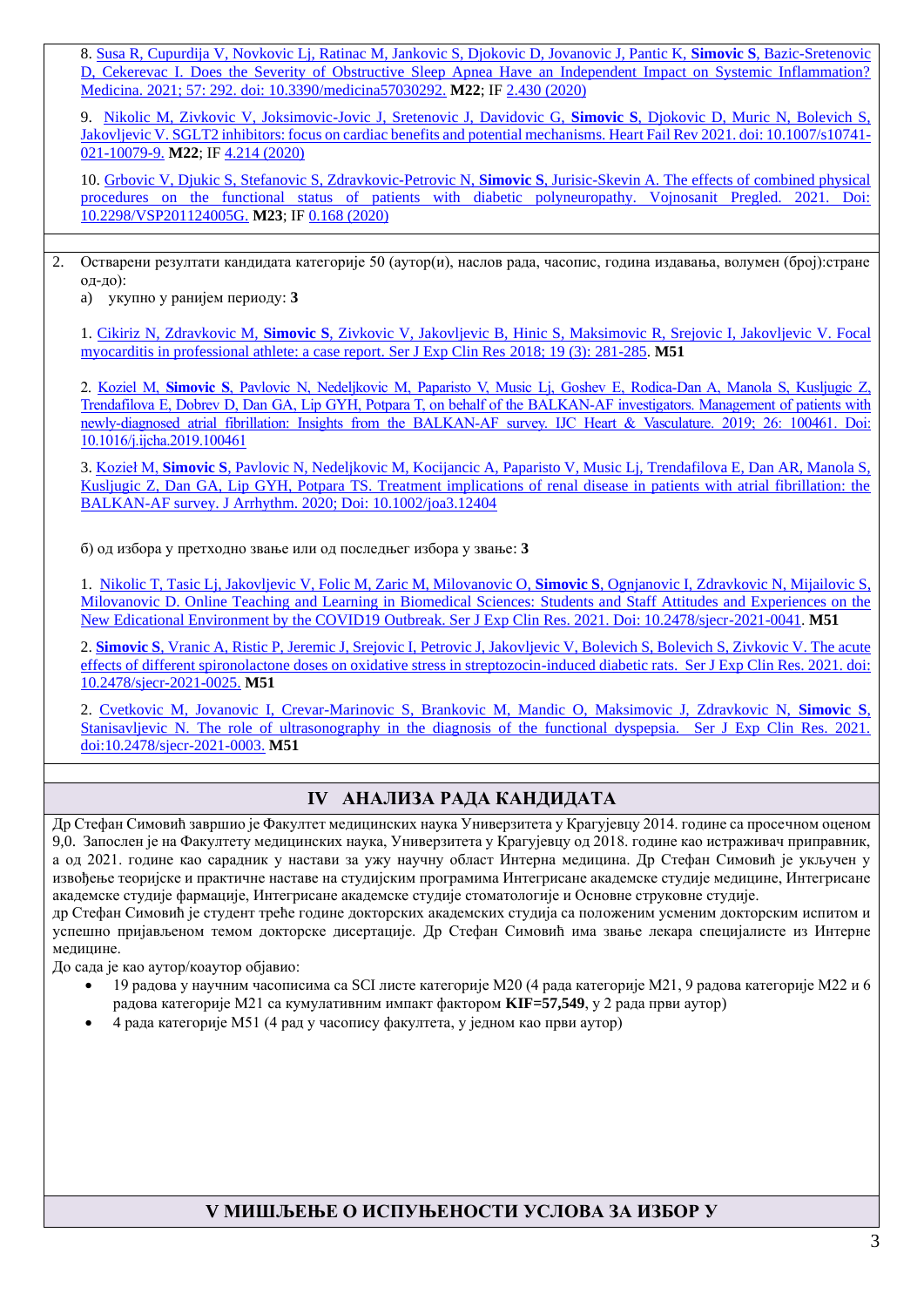## **ЗВАЊЕ СВАКОГ КАНДИДАТА ПОЈЕДИНАЧНО**

На конкурс за избор једног сарадника у звање асистента за ужу научну област Интерна медицина, пријавио се један кандидат, др Стефан Симовић.

Кандидат др Стефан Симовић испуњава све услове за избор у звање асистента прописане Законом о високом образовању и Статутом Факултета медицинских наука, Универзитета у Крагујевцу:

- Завршене Интегрисане академске студије медицине са просечном оценом 9,0
- Студент је треће године докторских академских студија са положеним усменим докторским испитом и успешно пријављеном темом докторске дисертације
- Завршену специјализацију из области Интерна медицина
- Педагошко искуство
- 19 радова у научним часописима са SCI листе категорије М20 (4 рада категорије М21, 9 радова категорије М22 и 6 радова категорије М21 са кумулативним импакт фактором KIF=57,549, у 2 рада први аутор)
- 4 рада категорије М51 (4 рад у часопису факултета, у једном као први аутор)

*НАПОМЕНА:* Потребно је експлицитно навести да ли или не сваки кандидат појединачно испуњава услове за избор у звање.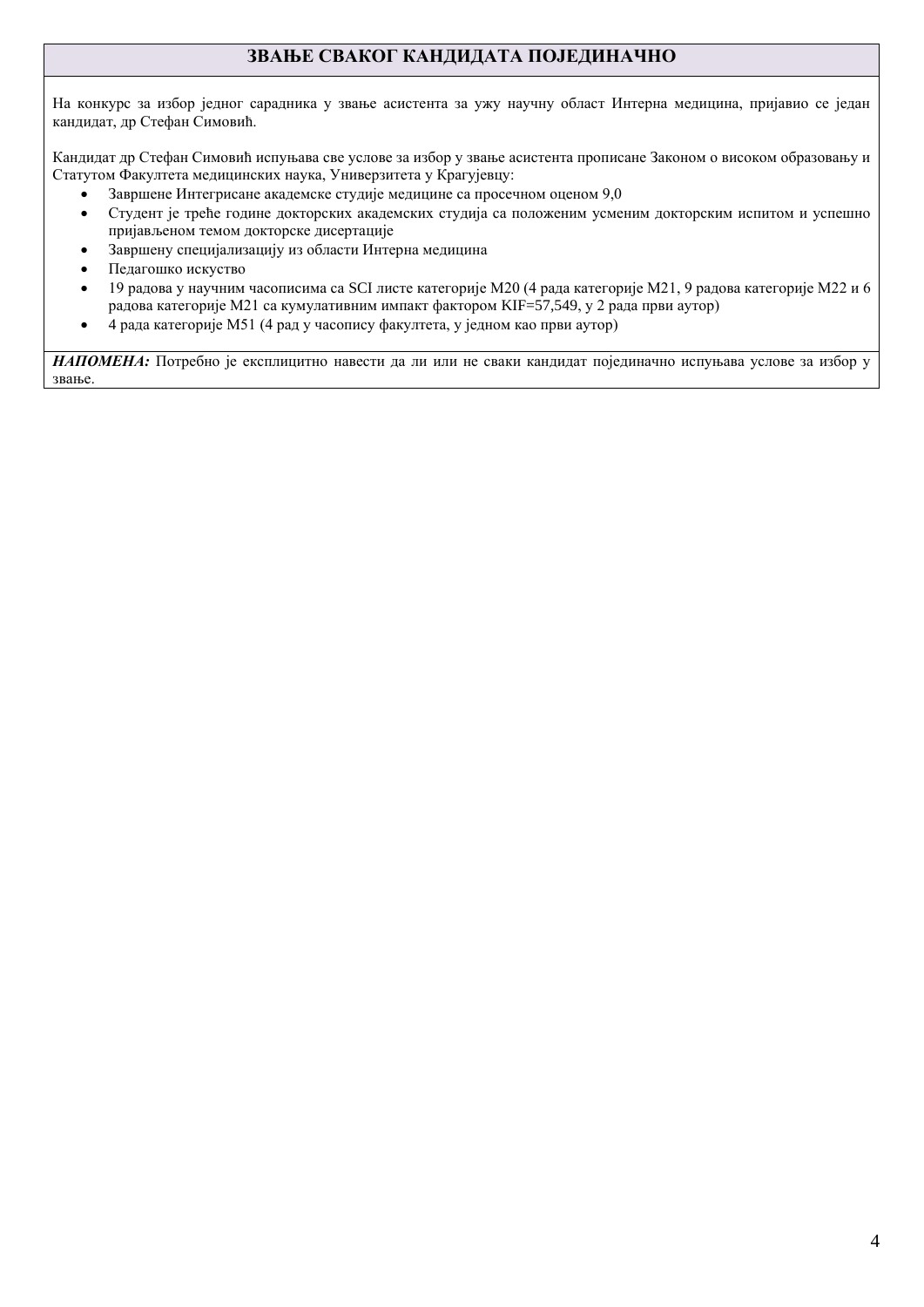## **VI ПРЕДЛОГ ЗА ИЗБОР КАНДИДАТА У ОДРЕЂЕНО ЗВАЊЕ**

На основу наведених чињеница, Комисија закључује да у складу са Законом о високом образовању и Статутом Факултета медицинских наука Универзитета у Крагујевцу др Стефан Симовић испуњава све услове за избор у звање асистента за ужу научну област Интерна медицина.

Имајући у виду изузетан научно-истраживачки рад др Стефана Симовића (19 објављених радова у научним часописима категорије М20 - 4 рада категорије М21, 9 радова категорије М22 и 6 радова категорије М21 са кумулативним импакт фактором KIF=57,549), стручни и професионални допринос и педагошку способност, Комисија са задовољством предлаже Наставно-научном већу Факултета медицинских наука Универзитета у Крагујевцу да изабере др Стефана Симовића у звање асистента за ужу научну област Интерна медицина.

У Крагујевцу 22. март 2022. године

#### ПОТПИСИ ЧЛАНОВА КОМИСИЈЕ

**\_\_\_\_\_\_\_\_\_\_\_\_\_\_\_\_\_\_\_\_\_\_\_\_\_\_\_\_\_\_\_\_\_\_\_\_\_\_\_\_\_\_\_\_\_\_\_\_\_\_\_\_\_\_\_\_\_\_\_\_\_\_\_\_\_\_\_\_\_\_\_\_\_\_\_\_\_\_\_\_\_\_\_** проф. др Горан Давидовић, редовни професор за ужу научну област Интерна медицина Факултета медицинских наука у Крагујевцу, председник

**\_\_\_\_\_\_\_\_\_\_\_\_\_\_\_\_\_\_\_\_\_\_\_\_\_\_\_\_\_\_\_\_\_\_\_\_\_\_\_\_\_\_\_\_\_\_\_\_\_\_\_\_\_\_\_\_\_\_\_\_\_\_\_\_\_\_\_\_\_\_\_\_\_\_\_\_\_\_\_\_\_\_\_** проф. др Наташа Здравковић, ванредни професор за ужу научну област Интерна медицина Факултета медицинских наука у Крагујевцу, члан

**\_\_\_\_\_\_\_\_\_\_\_\_\_\_\_\_\_\_\_\_\_\_\_\_\_\_\_\_\_\_\_\_\_\_\_\_\_\_\_\_\_\_\_\_\_\_\_\_\_\_\_\_\_\_\_\_\_\_\_\_\_\_\_\_\_\_\_\_\_\_\_\_\_\_\_\_\_\_\_\_\_\_\_** проф. др Дејан Петровић, редовни професор за ужу научну област Интерна медицина Факултета медицинских наука у Крагујевцу, члан

НАПОМЕНА:

Извештај се пише на обрасцу, навођењем кратких одговора, са валидним подацима, без непотребног текста. Члан комисије који не жели да потпише извештај јер се не слаже са мишљењем већине чланова комисије, дужан је да унесе у извештај образложење, односно разлоге због којих не жели да потпише извештај.